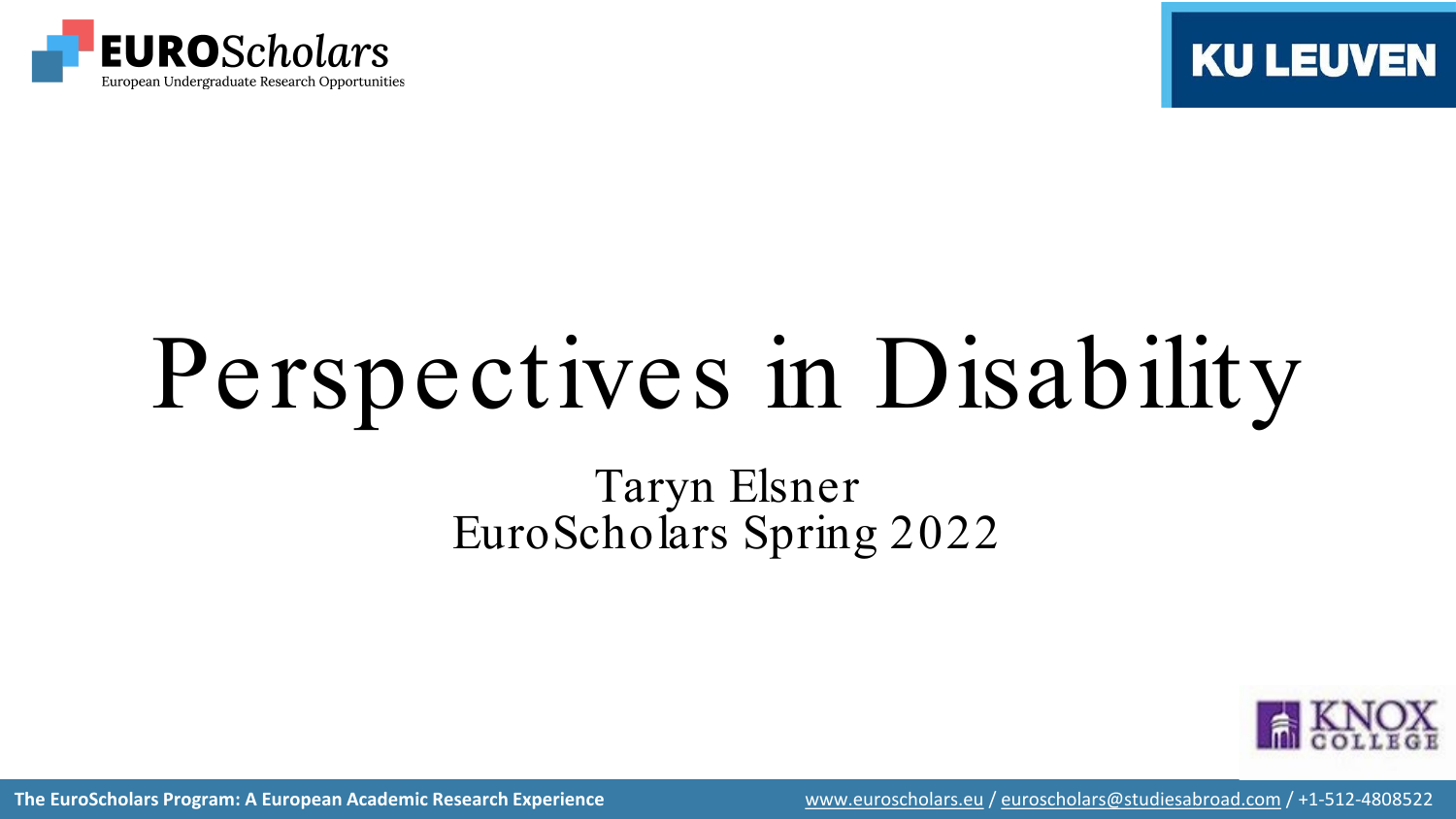

## About Me:

- Home University: Knox College
	- Major Biology, Minor Psychology
- Host University: KU Leuven
- **Future Plans** 
	- Med School
	- Hopefully continuing with being a disability advocate within medicine
- Why EuroScholars?
	- I believe it will benefit my future goals, and it a way to open my mind in order to be a better doctor

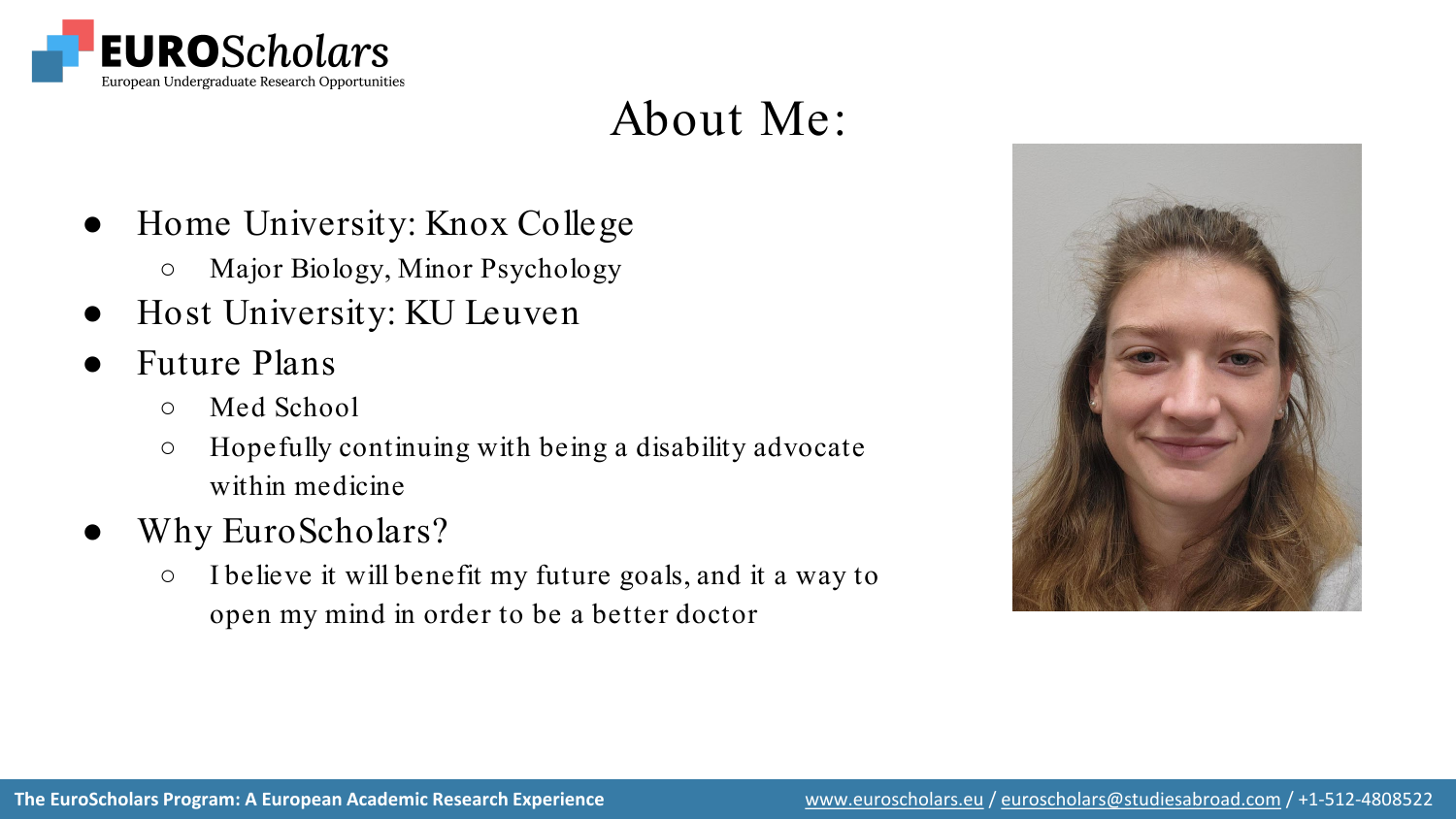

# Models of Disability



Social Model:

Society is responsible for the accessibility of accommodations so that impairments are not disabilities (Hogan 2019)

#### Medical Model:

The individual is responsible for their impairment and overcoming their disability is a matter of individual effort (Llewellyn 2000)

There are other models as well, like transactional, however these are the most well studied because they are the most distinct. (Llewellyn 2000)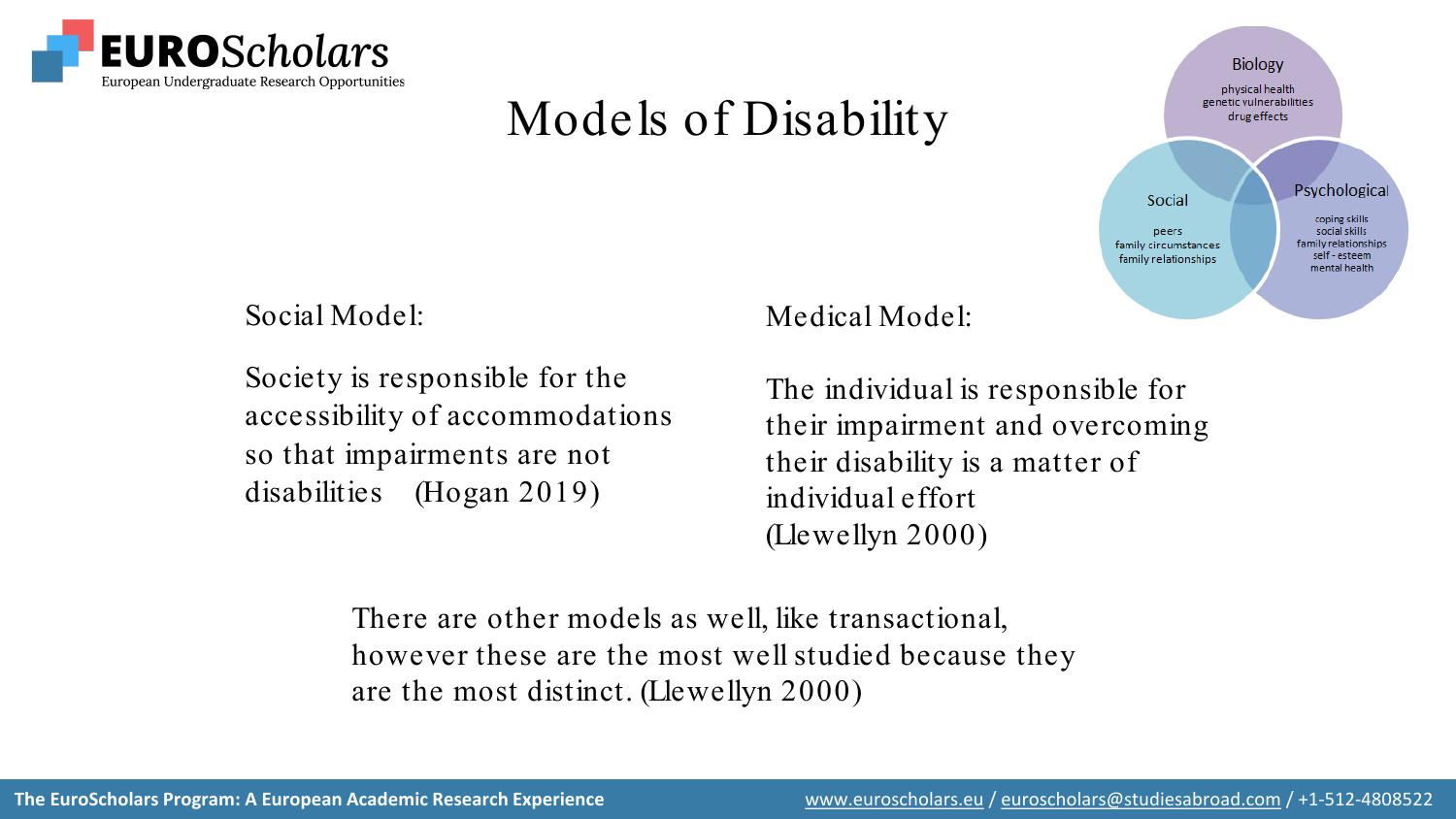

# Medical Model

Pros:

- Powerful in diagnostic tool and has explanatory power
- Helps create groups like special olympics (Manago 2017)



#### Cons:

- Rooted in religion, and implied that those with disabilities aren't whole (Smart 2006)
- Perpetuates a negative cycle of "try harder" to fix disability, that it is solvable (Manago 2017)
- Divided disability into categories so hard to find a collective voice, they weren't a collective minority (Olkin 2002)
- Reduces people to be defined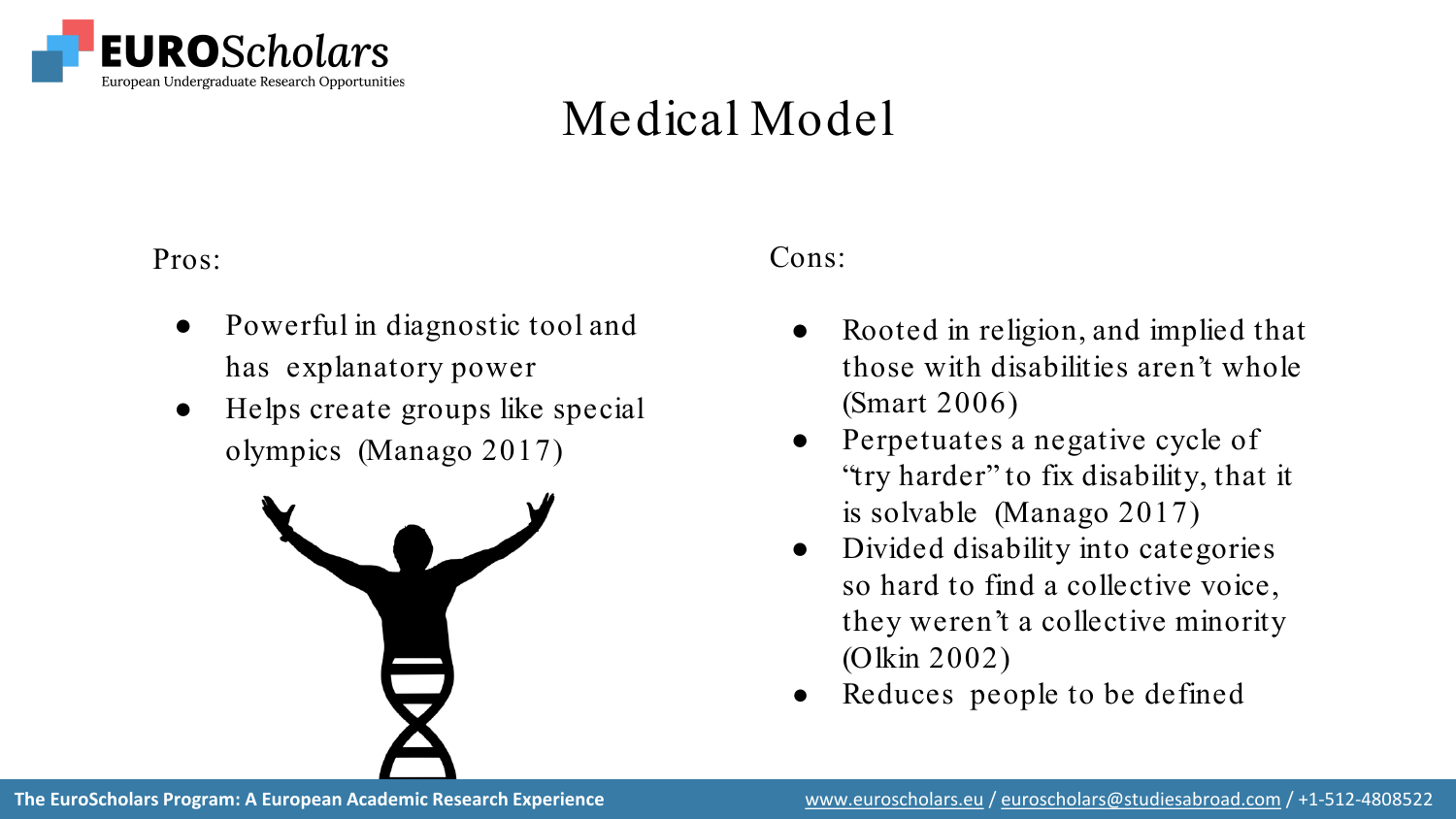

# Social Model

Pros:

- Aware of systematic issues of disability (Hogan 2019)
- Collective voice to petition
- Looks at disability as a minority group (Oliver 2013)
- Powerful tool for long term change
- Shifts blame



Cons:

- Little room for the personal issues of impairment or individual issues (Reindal 2008)
- There is a growing thought in disability research that the social model is not the grand theory of disability (Manago 2017)
- Does not provide an adequate system to reform the healthcare system (Winter 2003)

**The EuroScholars Program: A European Academic Research Experience** [www.euroscholars.eu](http://www.euroscholars.eu/) / [euroscholars@studiesabroad.com](mailto:euroscholars@studiesabroad.com) / +1-512-4808522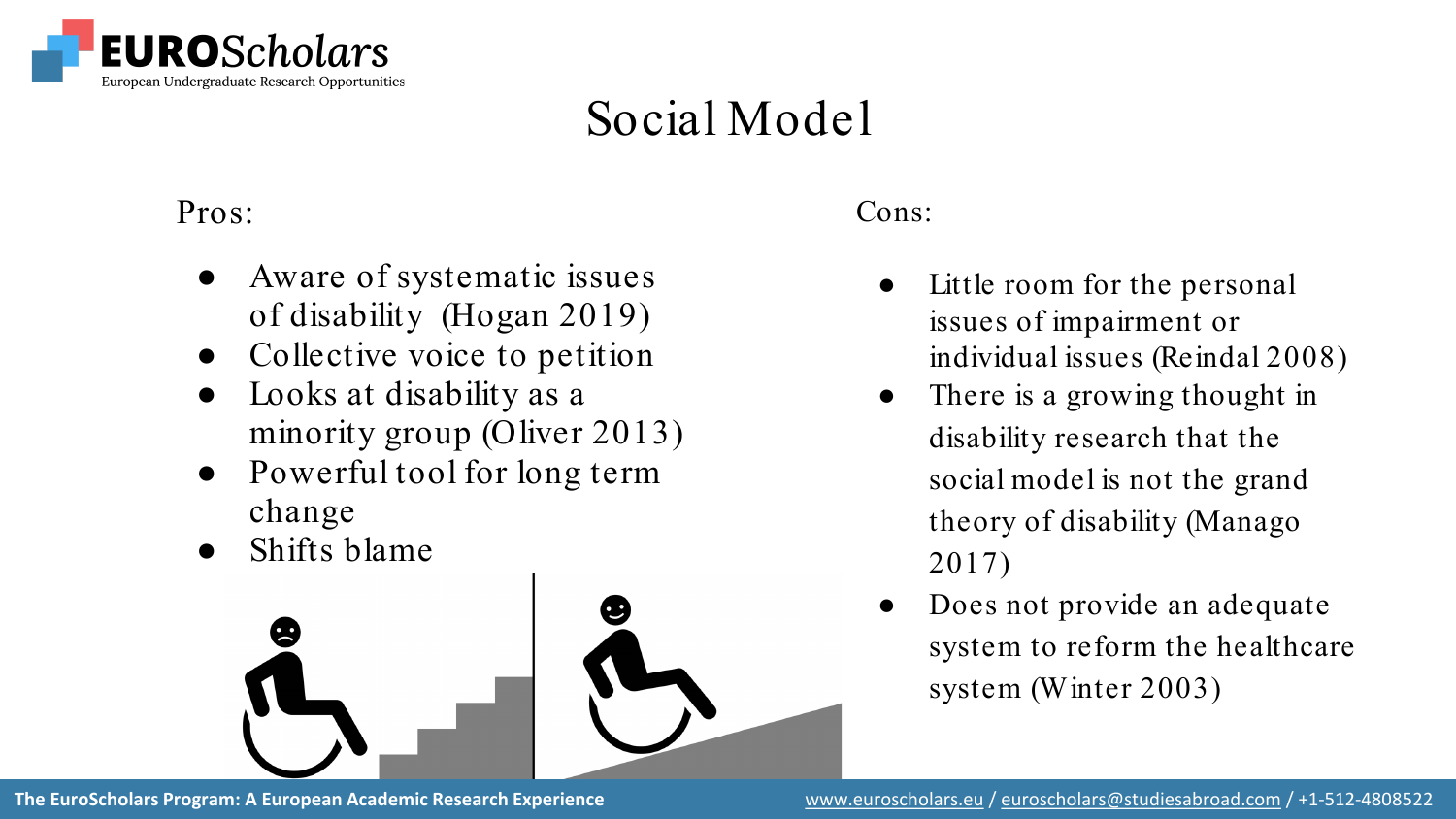

## The Dilemma

# How do attitudes and the disability models correlate?

Schools still require there to be doctor's note, how does this affect this?

Is there an underlying bias?

Are there factors that affect which model teachers will use?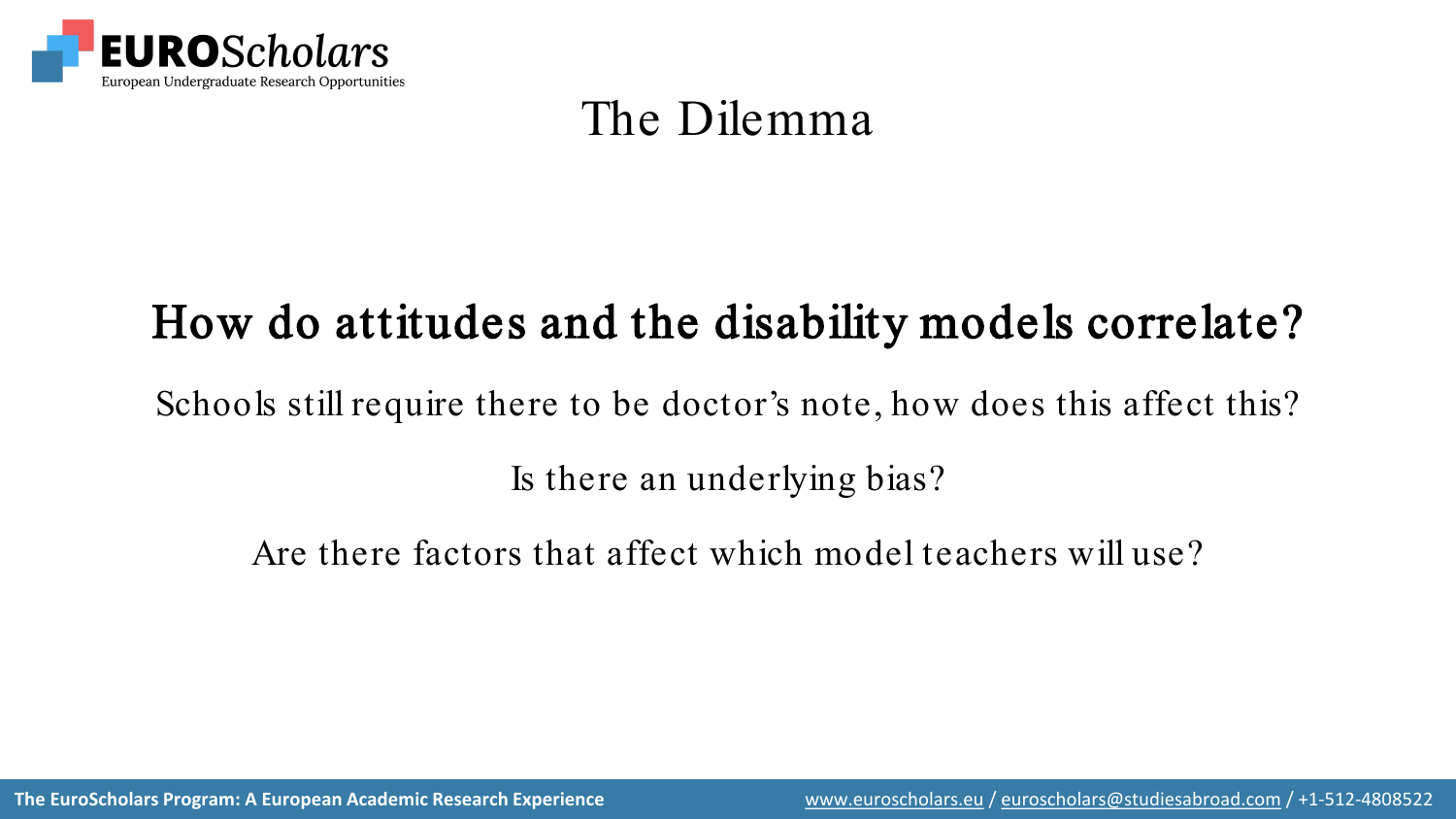

# The Duality of the Models

Situation: Parents defending their child

- Dismantle the system "A ramp that goes through the front door needs to be built"
	- Clear intent with a societal change
- Uses the Social Model to fight injustices (Manago 2017)
- Can be seen as not looking out for your own child's welfare
- What is socially acceptable?
- Deflect the stigma "My child has Autism"
	- Creates expectation of accommodation
- Leans into Medical Model (Manago 2017)
- Mothers often didn't accept the diagnosis of the doctor at first, this still is because of their perception with the medical model -they did something wrong(Landsman 2005)
- The goal of therapy is to move toward or approximate the norm in appearance and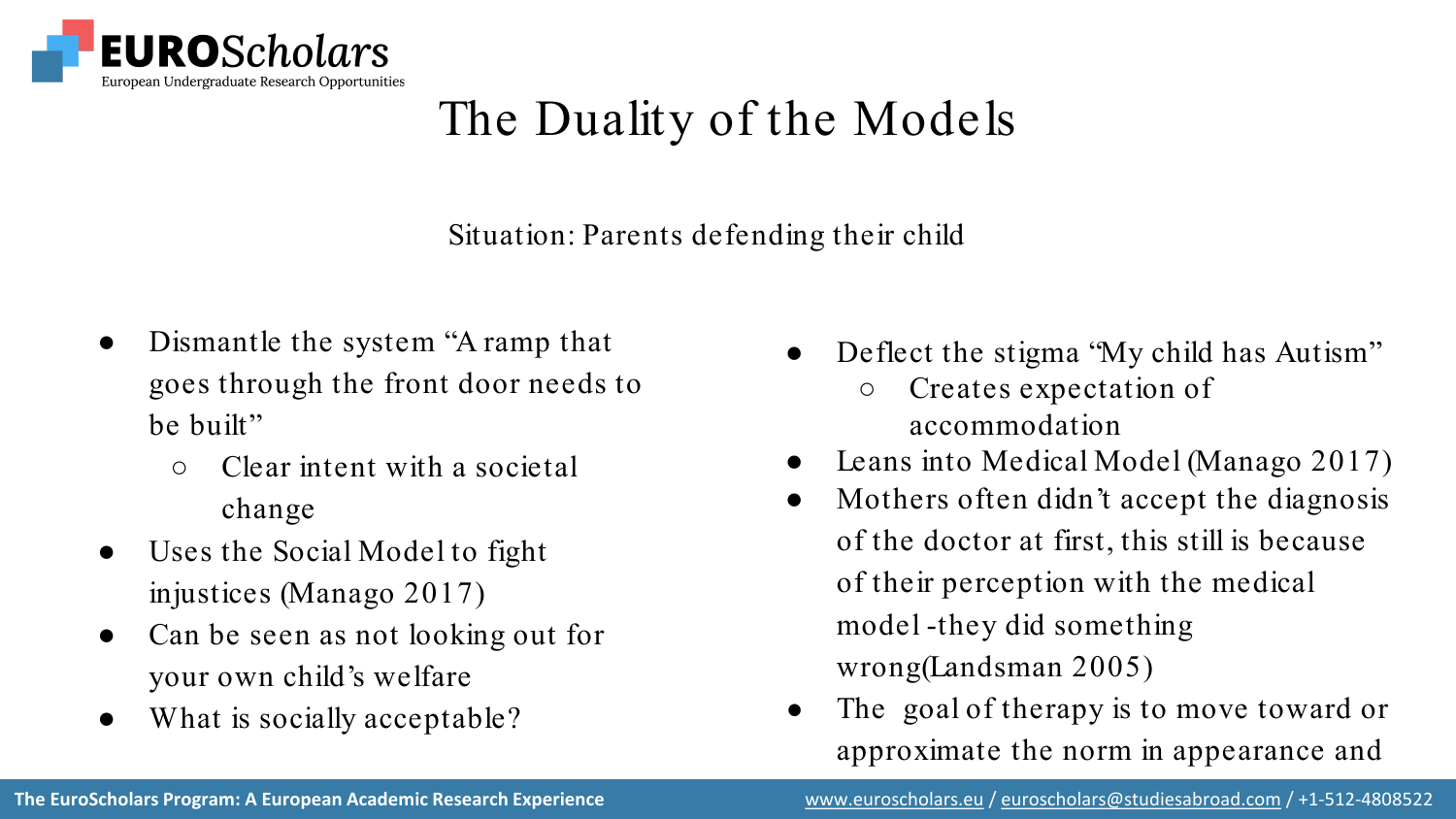

# Duality of the Models

- Medical model is a self deprecating cycle because you need it to avoid stigma but it is also the one causing stigma in the first place
- Either fight the system, which is tiring and can be seen as a disregard for their child's welfare or abide to it which perpetuates the stigma
- Disconnect on how they are implemented in society beyond their inherent definitions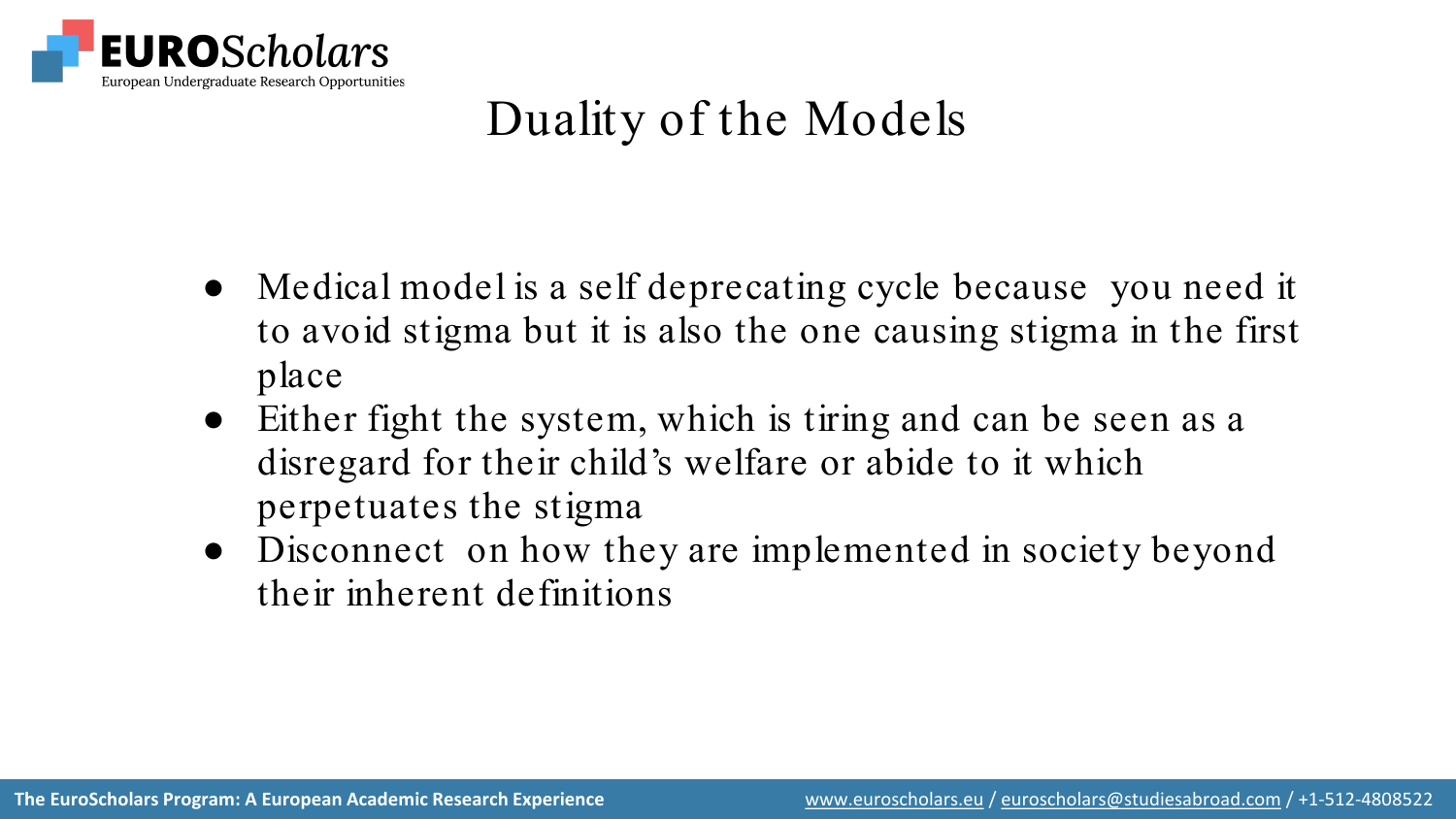

# Relationship with Attitude

Definition of Attitude:



- Attitudes as time-dependent states of the system, constructionist view where attitudes are fluid entities that change and adapt over time and exposure( Bohner 2011)
- Key issue is the extent to which each attitude influences the person's cognitive and affective reactions as well as overt behavior" (Conrey 2007)

General Trends:

- Females have more positive attitudes towards disabilities than males (Bossaert 2011)
- Type of disability strongly affects attitude as those with behavioral issues being ranked as the most negative attitude due to hardships maintaining relationships and intellectual disabilities also have a negative than those with sensory disabilities (Ginevra 2021)
- Younger teachers with higher education and connections with people with disabilities have more positive attitudes to disability as well (Kofidou 2017)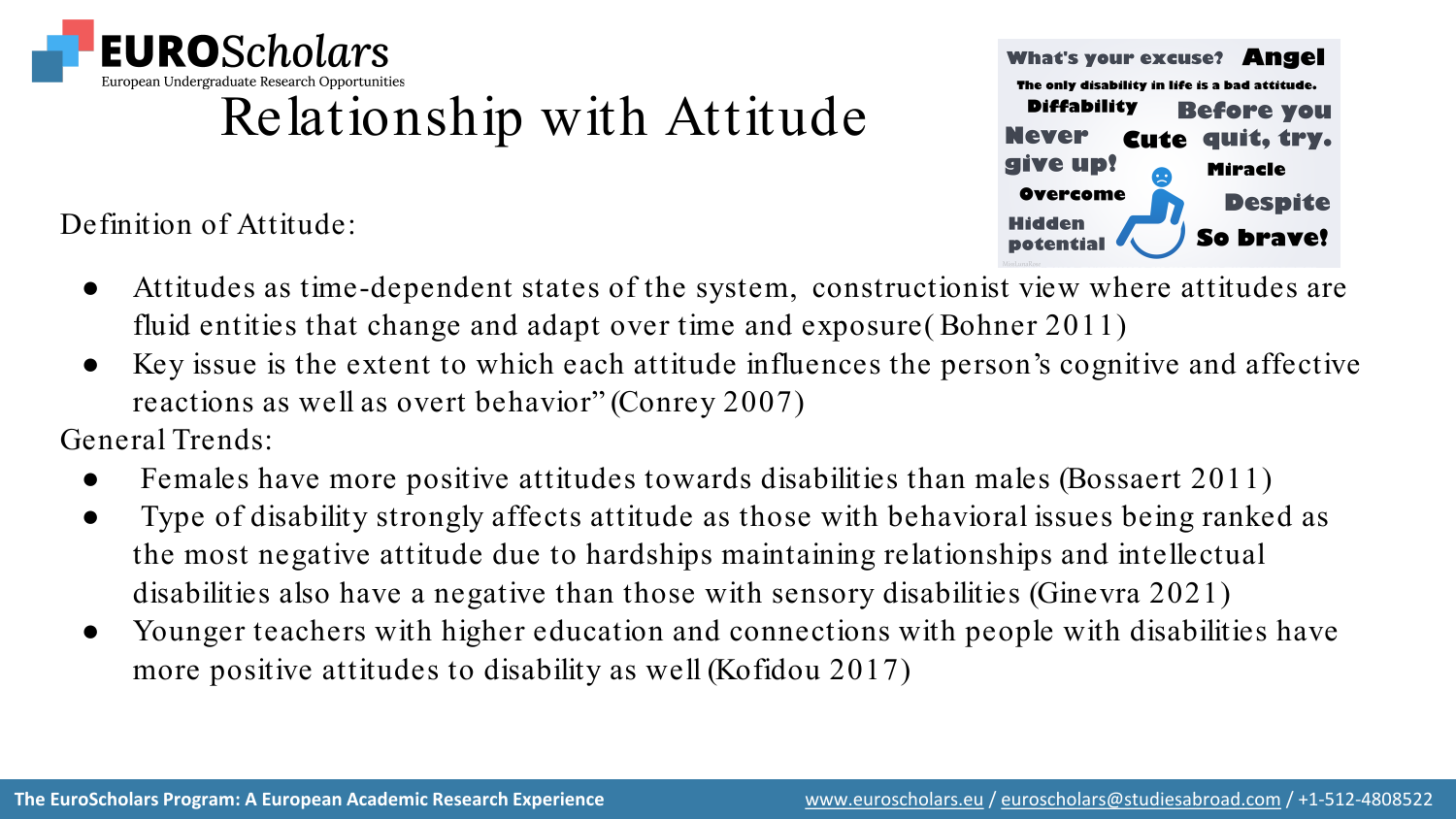

# Relationship with Attitude

- It is unclear whether this implementation of the social model over the medical model has made a change in attitudes or in the practice of inclusion within the classroom
- Even if an initial positive attitude towards disability it does not correlate to the inclusion or accommodation in the classroom
- Awareness of disability is positively correlated to accessibility and policy support
	- $\circ$  The social model endorsement has indirect effect so it is an important tool (Dirth 2017)
- Bogart, et al. (2019) found that weaker medical model beliefs and stronger social model beliefs correlated with positive attitudes towards people with disabilities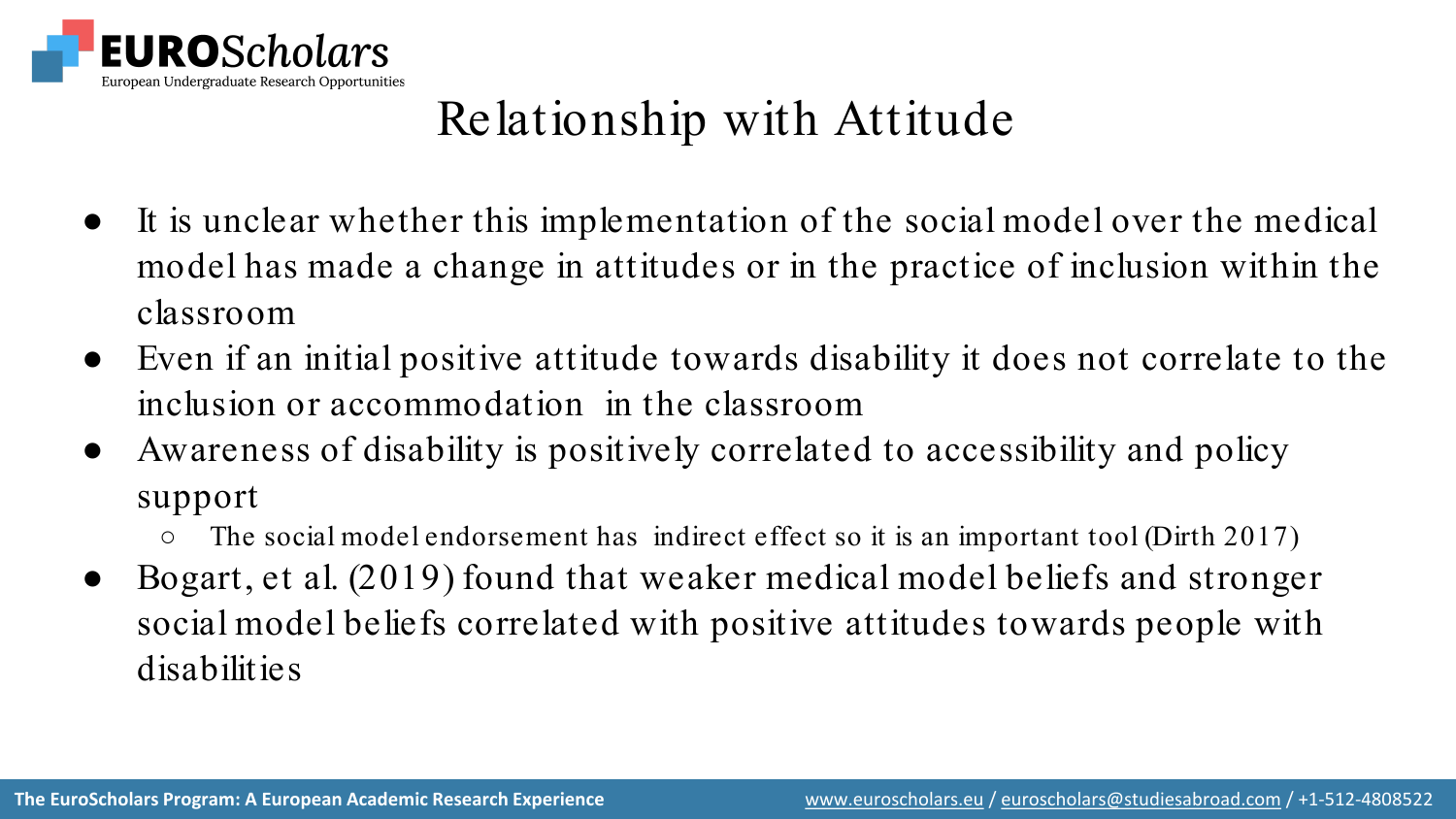

# Survey

- No survey has been created to look at the attitudes and their relationships with the views of social and medical models of disability.
- I am using the MAS- Multidimensional Attitudes Scale Toward Persons With Disabilities because it is a more multifaceted scale and a more recent one adapted from Findler 2007
	- ADTP is another possible scale to use but scale it is not a multidimensional scale (Antonak and Livneh 1998)
	- Validity of the ATDP (Attitudes Toward Disabled Persons Scale) is more significant in some research (McKenney 2018)
	- MAS scale is recent 2007 and the ATDP was developed in 1960 (Tervo 2002)
- Currently working on adapting it to include model beliefs as well as looking at validity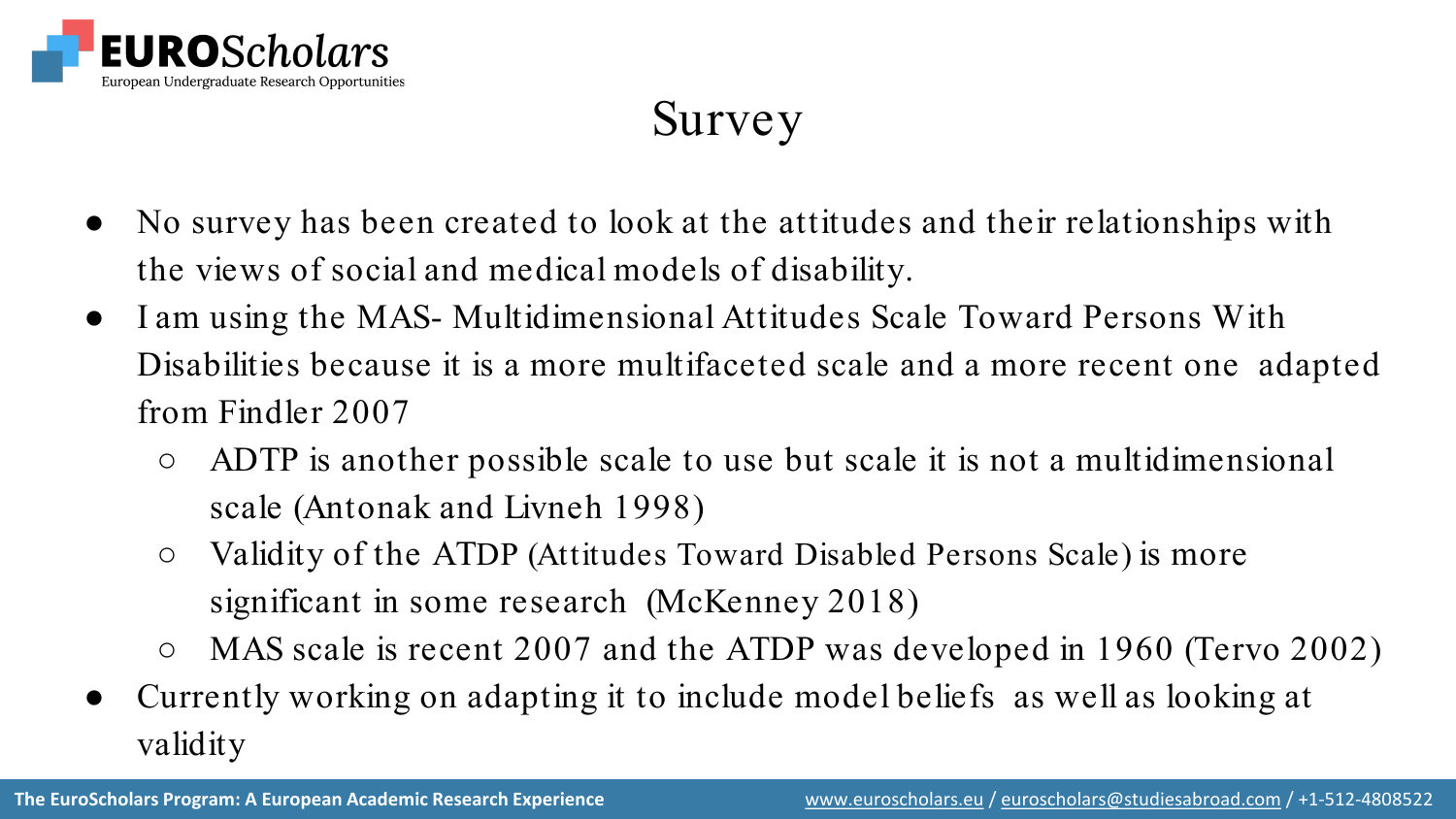

## Hope to Find:

#### Correlations between attitudes and use of the models and a new survey that can be used to link these models



**The EuroScholars Program: A European Academic Research Experience** [www.euroscholars.eu](http://www.euroscholars.eu/) / [euroscholars@studiesabroad.com](mailto:euroscholars@studiesabroad.com) / +1-512-4808522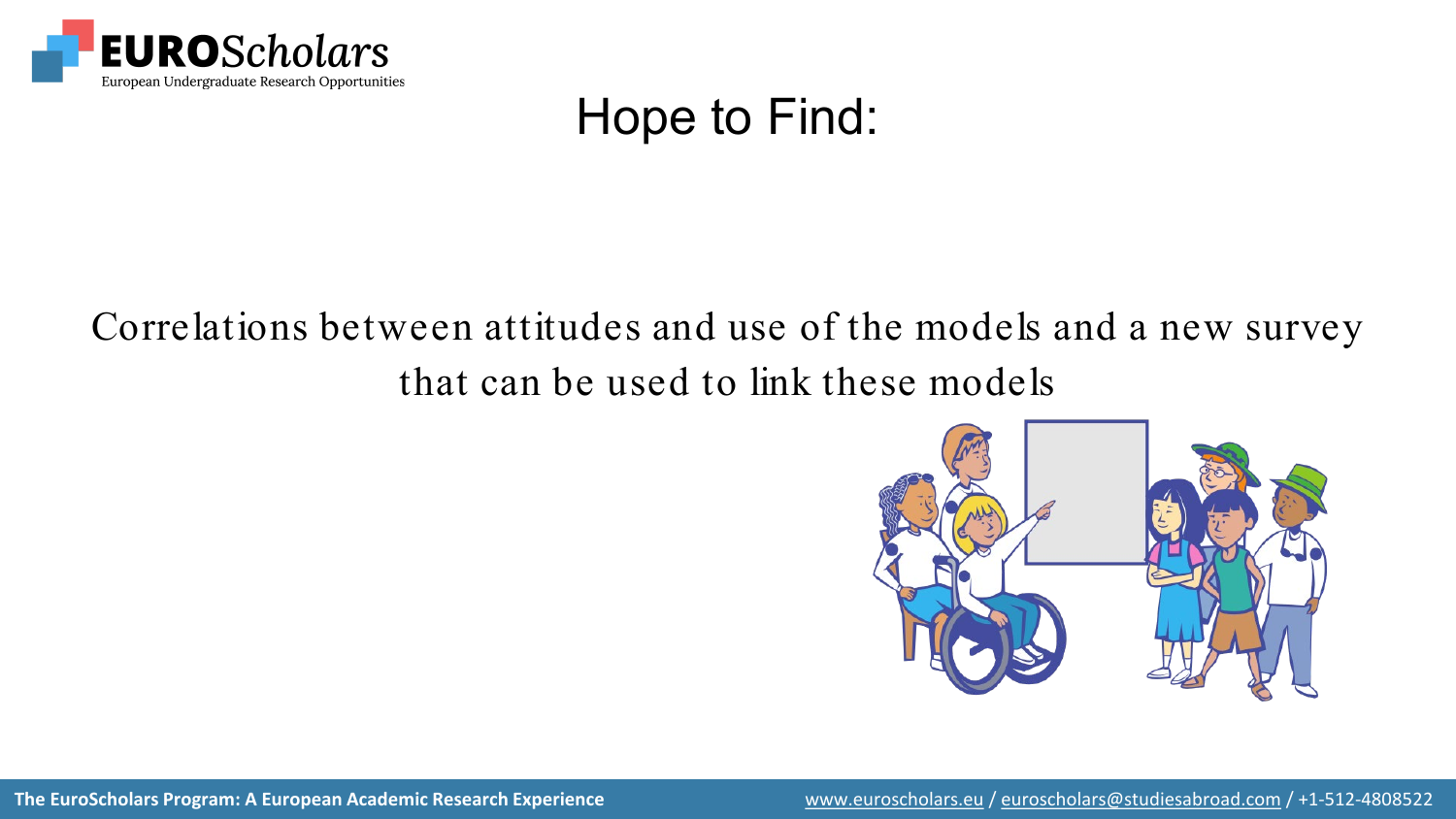

# **Literature**

Kenneth, I. (1989). [Review of *The Measurement of Attitudes Toward People with Disabilities: Methods, Psychometrics, and Scales., by R. F.* Antonak & H. Livneh]. Contemporary Sociology, 18(1), 130–130. [https:/ / doi.org/ 10.2307/ 2071998](https://doi.org/10.2307/2071998)

Bogart, K. R., Bonnett, A. K., Logan, S. W., & Kallem, C. (2020). Intervening on disability attitudes through disability models and contact in psychology education. Scholarship of Teaching and Learning in Psychology, doi[:http:/ / dx.doi.org/ 10.1037/ stl0000194](http://dx.doi.org/10.1037/stl0000194)

Bohner, G., & amp; Dickel, N. (2011). Attitudes and attitudes change. Annual Review of Psychology, 62(1), 391-417. doi: 10.1146/ annurev.psych.121208.131609

Bossaert, G., Colpin, H., Pijl, S. J., & amp; Petry, K. (2011). The attitudes of Belgian adolescents towards peers with disabilities. Research in Developmental Disabilities, 32(2), 504–509

Conrey, F.R., & amp; Smith, E.R. (2007), Attitude representation: attitudes as patterns in a distributed, connectionist representational system. Soc. Cogn. 25:718–735

Dirth, & Branscombe, N. R. (2017). Disability Models Affect Disability Policy Support through Awareness of Structural Discrimination. Journal of Social Issues, 73(2), 413-442.

Findler, L., Vilchinsky, N., & Werner, S. (2007). The multidimensional attitudes scale toward persons with disabilities (MAS): Construction and validation. Rehabilitation Counseling Bulletin, 50(3), 166-176. Retrieved from https://www.proquest.com/scholarly-journals/multidimensional -attitudes-scale-toward-persons/ docview/ 213913523/ se-2?accountid=17215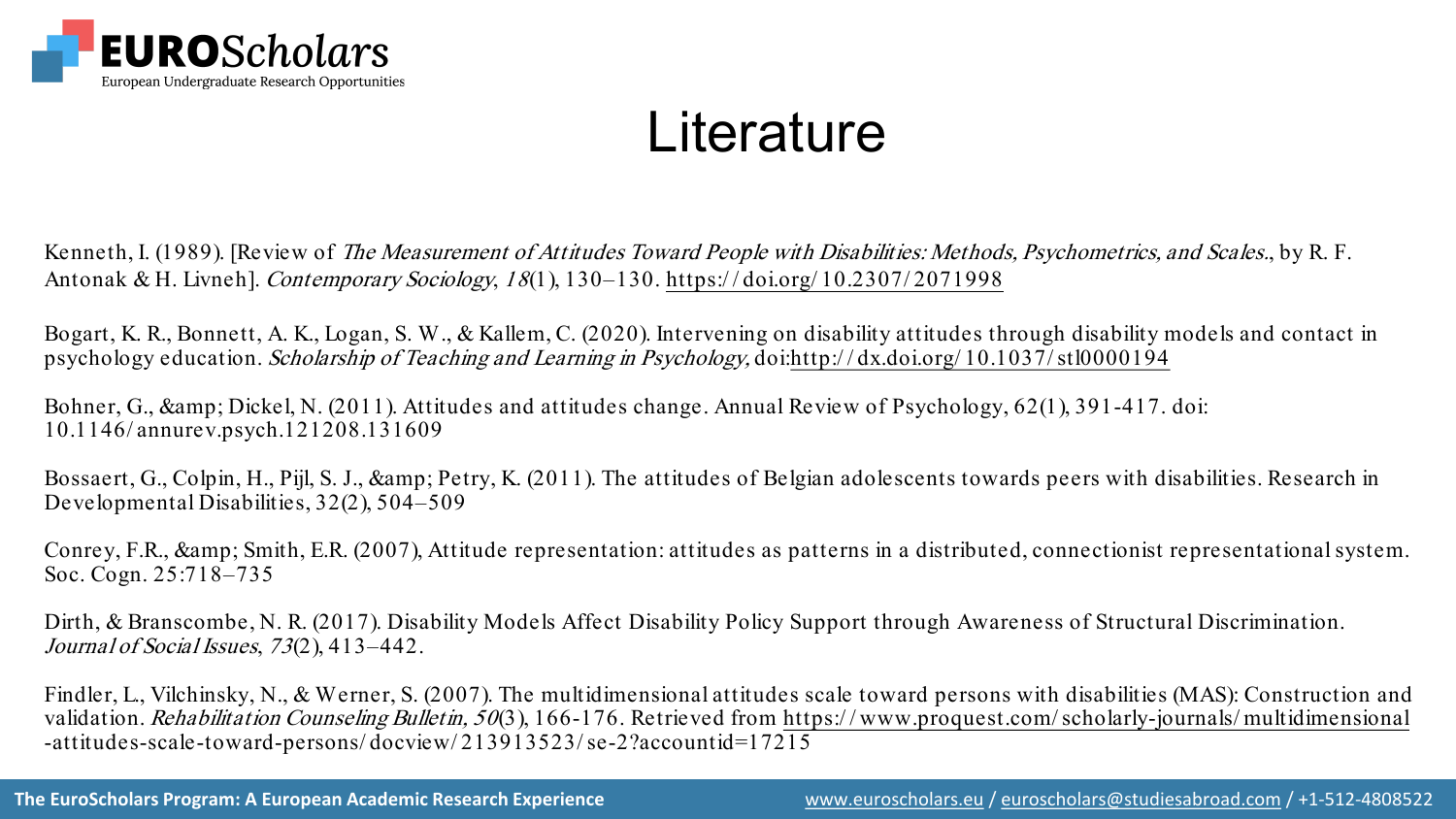

# Literature Con't

Ginevra, M. C., Vezzali, L., Camussi, E., Capozza, D., & Nota, L. (2021). Promoting positive attitudes toward peers with disabilities: The role of information and imagined contact. Journal of Educational Psychology, 113(6), 1269-1279.

Hogan, A. J.,M.A.PhD. (2019). Social and medical models of disability and mental health: Evolution and renewal: CMAJ. Canadian Medical Association.Journal, 191(1), E16-E18. doi:[http:/ / dx.doi.org/ 10.1503/ cmaj.181008](http://dx.doi.org/10.1503/cmaj.181008)

Kofidou, Ch., & Mantzikos, C.(2017). Teachers' and students' attitudes and perceptions towards people with disabilities: A review of the literature. Ekpaideytiki Epikairotita, 2(3), 3-23

Landsman, G. Mothers and Models of Disability. *J Med Humanit* 26, 121–139 (2005). https://doi.org/10.1007/s10912-005-2914-2

Llewellyn, A., & Hogan, K. (2000). The use and abuse of models of disability. *Disability & Society, 15*(1), 157. Retrieved from [https:/ / www.proquest.com/ scholarly-journals/ use-abuse-models-disability/ docview/ 195768788/ se-2?accountid=17215](https://www.proquest.com/scholarly-journals/use-abuse-models-disability/docview/195768788/se-2?accountid=17215)

Manago, Davis, J. L., & Goar, C. (2017). Discourse in Action: Parents' use of medical and social models to resist disability stigma. Social Science & Medicine (1982), 184, 169–177. https://doi.org/10.1016/j.socscimed.2017.05.015

McKenney, A. (2018). Attitude changes following participation in disability simulation activities. *Therapeutic Recreation Journal*, 52(3), 215-236. doi:http:/ / dx.doi.org/ 10.18666/ TRJ-2018-V52-I3-8543